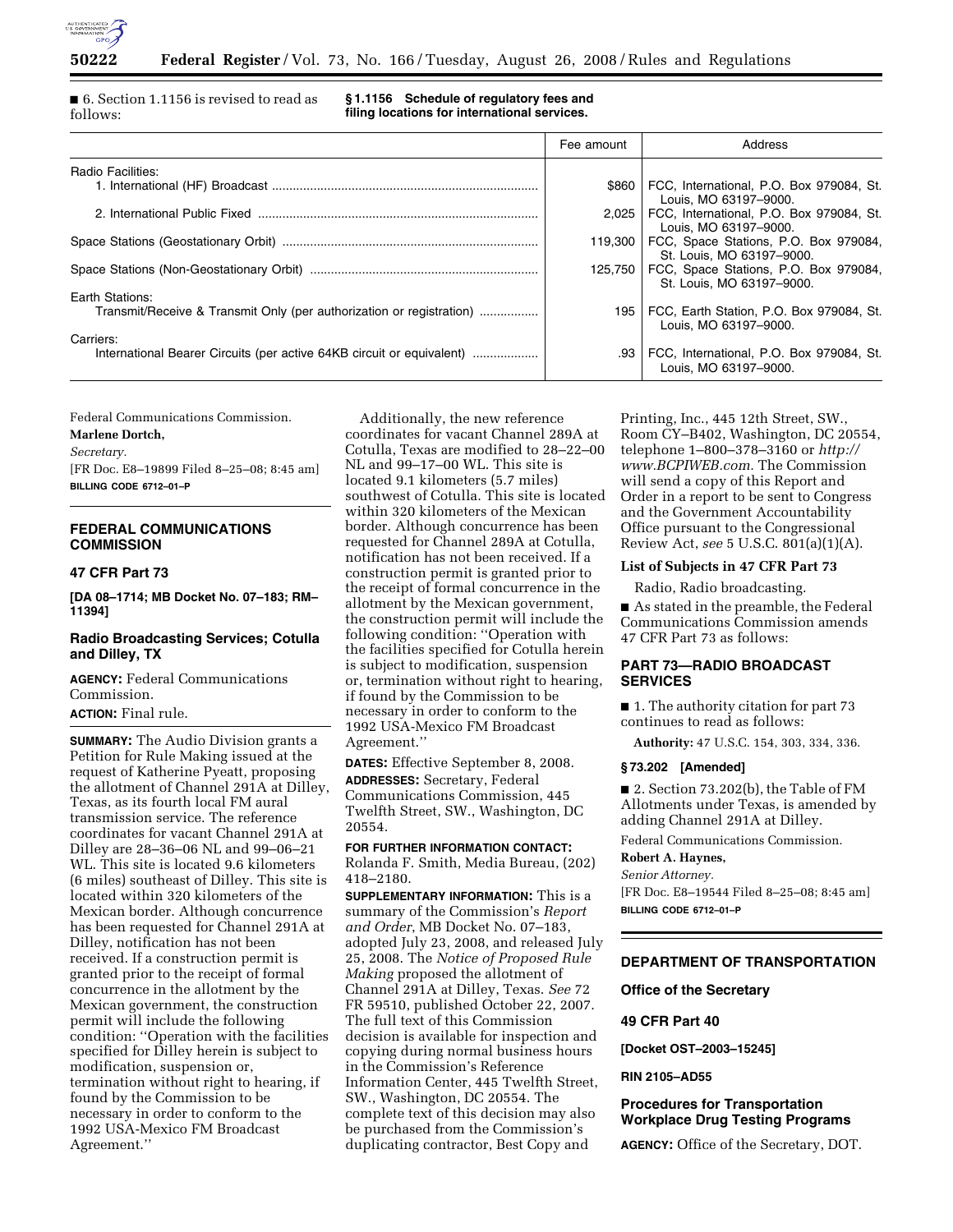**ACTION:** Change in effective date; request for comments.

**SUMMARY:** In response to petitions from certain transportation industry and labor groups, the Department of Transportation is changing the effective date of 49 CFR 40.67(b) from August 25, 2008, to November 1, 2008. The Department is also requesting comments concerning the content of § 40.67(b) for 30 days. This section of the Department's drug testing procedural rule requires employers to ensure that all follow-up and return-to-duty drug tests are directly observed.

**DATES:** The effective date of the revision of 49 CFR 40.67(b) published June 25, 2008 (73 FR 35970) is delayed from August 25, 2008, to November 1, 2008. Comments should be submitted by September 25, 2008.

**ADDRESSES:** You may submit comments identified by the docket number (OST– 2003–15245) by any of the following methods:

• *Federal eRulemaking Portal:* Go to *http://www.regulations.gov.* Follow the online instructions for submitting comments.

• *Fax:* 1–202–493–2251.

• *Mail:* Docket Operations, U.S. Department of Transportation, West Building, Ground Floor, Room W12– 140, Routing Symbol M–30, 1200 New Jersey Avenue, SE., Washington, DC 20590.

• *Hand Delivery:* To Docket Operations, Room W12–140 on the ground floor of the West Building, 1200 New Jersey Avenue, SE., Washington, DC 20590, between 9 a.m. and 5 p.m., Monday through Friday, except Federal Holidays.

*Instructions:* Identify the agency and docket number (OST–2003–15245) at the beginning of your submission. Except for comments that receive confidential treatment, all comments received will be posted without change to the Federal Docket Management System (FDMS), including any personal information provided. Detailed instructions for requesting confidential treatment are provided below, under the Privacy Act heading.

*Docket:* For access to the dockets to read background documents or comments received, go to *http:// www.regulations.gov* or DOT's Docket Operations Office (see **ADDRESSES**).

*Privacy Act:* Anyone is able to search the electronic form of any written communications and comments received into any of our dockets by the name of the individual submitting the document (or signing the document, if submitted on behalf of an association, business, labor union, etc.). You may

review DOT's complete Privacy Act Statement in the **Federal Register**  published on April 11, 2000 (Volume 65, Number 70; Pages 19477–78), which may also be found at *http:// www.regulations.gov.* 

You may request confidential treatment of comments or portions of comments under the procedures set forth in 49 CFR part 105. While all comments should be sent to the FDMS, OST will consider separately and not place in the public docket those comments or portions of comments OST determines to include trade secrets, other confidential commercial information, or sensitive security information (SSI). In accordance with 49 CFR 105.30, you may ask OST to keep information confidential using the following procedures: (1) Mark ''confidential'' on each page of the original document you would like to keep confidential; (2) send FDMS both the original document and a second copy of the original document with the confidential information redacted; and (3) explain why the information is confidential (as a trade secret, other confidential commercial information, or SSI). In your explanation, you should provide enough information to enable OST to determine whether the information provided is protected by law and must be handled separately. **FOR FURTHER INFORMATION CONTACT:** For

program issues, Jim Swart, Director, Office of Drug and Alcohol Policy and Compliance, 1200 New Jersey Avenue, SE., Washington, DC 20590; (202) 366– 3784 (voice), (202) 366–3897 (fax), or *jim.swart@dot.gov* (e-mail). For legal issues, Robert C. Ashby, Deputy Assistant General Counsel for Regulations and Enforcement, 1200 New Jersey Avenue, SE., Washington, DC 20590; (202) 366–9310 (voice); (202) 366–9313 (fax); or *bob.ashby@dot.gov*  (e-mail).

**SUPPLEMENTARY INFORMATION:** This document responds to petitions and letters from several parties seeking to postpone the effective date of portions of the Department's June 25, 2008, final rule amending 49 CFR part 40 (73 FR 35961) and/or reconsider these provisions. The petitions concern the new section 40.67(b) and (i), described in more detail below. Petitioners include the Association of American Railroads (AAR), joined by the American Short Line and Regional Railroad Association; the Transportation Trades Department (TTD) of the AFCL– CIO; the International Brotherhood of Teamsters; and the Air Transport Association (ATA), joined by the Regional Airline Association (RAA).

### **Background**

On October 31, 2005, the Department of Transportation issued a notice of proposed rulemaking (NPRM) to amend 49 CFR part 40, the Department's drug and alcohol testing procedures rule (70 FR 62276). The primary purpose of the NPRM was to propose making specimen validity testing (SVT) mandatory. Mandatory SVT is an important step in combating the safety problem of cheating on drug tests. The two provisions that are the subject of the petitions concern direct observation (DO), another significant tool the Department uses to combat cheating.

The history of DO testing under part 40 goes back to the beginnings of the Department's drug testing program. The principle that animates this history is that DO, because it is intrusive, is appropriate to use, not in the great mass of testing situations (e.g., all preemployment and random tests), but only in those situations in which there is a heightened incentive to cheat or circumstances demonstrating the likelihood of cheating. In this way, the Department has maintained the proper balance between the legitimate privacy expectations of employees and the safety and program integrity interests of the Department. As a result, DO tests constitute only a tiny percentage of the drug tests conducted each year under DOT drug testing rules.

In the December 1, 1989, preamble to part 40 (54 FR 49854), we said that the limitations on using observed collections in only four circumstances would be maintained despite the fact that some comments requested that the Department allow greater discretion for observed collections. The Department decided that ''existing safeguards in part 40 are adequate to prevent tampering and that direct observation, because of its increased intrusiveness, should be strictly limited.'' The Department considered that limiting the circumstances that would result in a DO is ''one factor in the balance between privacy and safety necessity considered by the courts.''

The preamble went on to say that some comments specifically opposed direct observation ''as part of follow-up (i.e., post-positive) testing, while other commenters favored this practice.'' We said that the Department ''believes that direct observation may be a useful tool in follow-up testing.'' There was concern expressed about drug use relapses, especially for cocaine. We went on to say, ''An individual who has returned to work after rehabilitation but has suffered such a relapse may have a greater incentive to attempt to beat a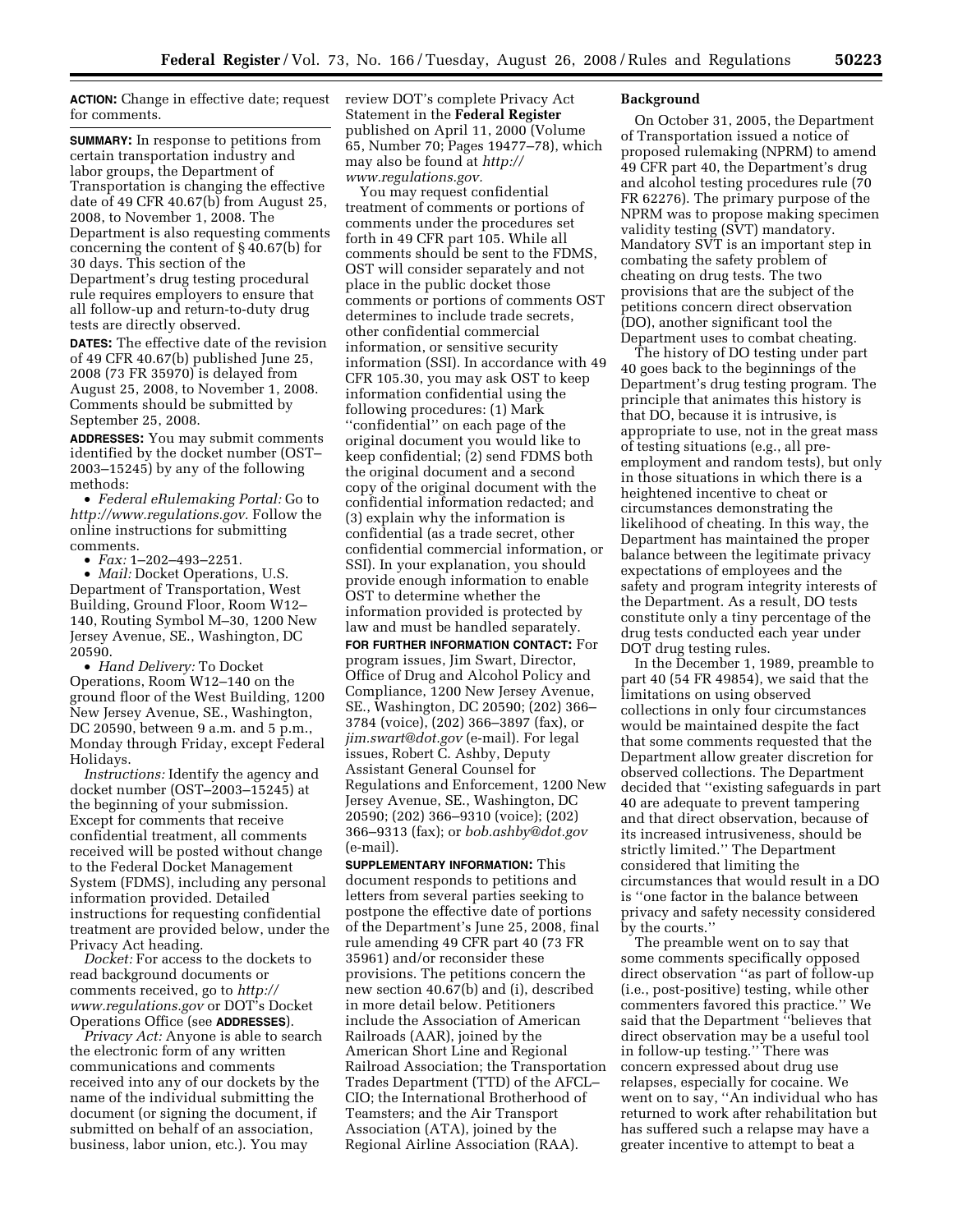follow-up test, because the employer may not provide a second opportunity for rehabilitation.'' Regarding directly observed follow-up testing, the preamble concludes, ''If the employer or EAP counselor believes that this may be the case, the opportunity for direct observation should exist.''

Currently, section 40.67(a) requires that employers direct an immediate collection under direct observations in three circumstances: (1) When the laboratory reported an invalid specimen and the MRO reported that there was not an adequate medical explanation for the result; (2) when the MRO reports to the employer that the original nonnegative result had to be cancelled because there was not a split specimen available for testing; and (3) when the MRO reports a negative-dilute specimen with a creatinine concentration greater than or equal to 2 mg/L or less than or equal to 5 mg/L. We added the third provision in 2003 in an interim final rule (68 FR 31624, May 28, 2003) and revised it in an interim final rule (69 FR 64865). Direct observation is also mandated at collection sites if the collector finds materials brought to the collection site to tamper with a specimen (section 40.61(f)(5)(i)), determines that a specimen is out of temperature range (section 40.65(b)(5)) or detects other evidence indicating an attempt to tamper with a specimen (section  $40.65$  (c)(1)). In addition, employers are currently allowed, but not required, to order a directly observed test under section 40.67(b) for return-to-duty and follow-up tests.

We acknowledge that DO collections are, and always have been, controversial. In the December 19, 2000 preamble to a major update to part 40 (65 FR 79462), about observed collections we said, ''Directly observed specimens are controversial because of their greater impact on employee privacy. They can be useful because they reduce the opportunity for tampering. On privacy grounds, some commenters, including unions and some service agents, would prefer not to conduct directly observed collections at all.'' (65 FR at 79489) These commenters opposed adding any situations in which direct observation was authorized or required.

The 2000 preamble went on to say, ''Other commenters said that the benefit of greater protection against specimen tampering warranted direct observation in situations that suggested a heightened risk of tampering.'' (65 FR at 79489) The Department agreed with these commenters and increased the number of circumstances for which an observed collection was required or authorized.

In circumstances that pose a higher risk or greater risk for tampering, ''the interests of the integrity of the testing process, with its safety implications, outweigh the additional privacy impact of the direct observation process.'' (65 FR at 79489–79490)

More recently, there has been a sharply increased emphasis, at the level of national policy, on the problem of cheating and how to deal with it. The Department has been aware for several years of the increasing proliferation of products designed and sold to help workers who use drugs defeat drug tests. Not only was the Department working on the specimen validity testing rulemaking between 2005 and 2008, but the United States Congress was conducting its own inquiries on the issues.

During a May 17, 2005 hearing before the Investigations Committee on Energy and Commerce, the Department of Health and Human Services provided the following testimony regarding prosthetic devices delivering synthetic or drug-free human urine:

*The most cumbersome, yet highly effective, way to beat a urine drug test is to use a physical belt-like device hidden under the clothing which contains a reservoir to unobtrusively hold real human urine from another person that is free from drugs, and deliver that bogus specimen into the collection container through a straw-like tube, or through a prosthetic device that looks like real human anatomy, colormatched. This last described device is heavily marketed for workplace drug testing and criminal justice urine collection situations that require directly observed urine specimens to be provided. Synthetic urine can be used in place of real human drug free urine.* [Testimony before the Subcommittee on Oversight and Investigations Committee on Energy and Commerce United States House of Representatives Products Used to Thwart Detection in Drug Testing Programs, Statement of Robert L. Stephenson II, M.P.H. Director, Division of Workplace Programs Center for Substance Abuse Prevention, Substance Abuse and Mental Health Services Administration, U.S. Department of Health and Human Services at pages 4–5].

Also at the 2005 hearing, the GAO testified that

*In summary, we found that products to defraud drug tests are easily obtained. They are brazenly marketed on Web sites by vendors who boast of periodically reformulating their products so that they will not be detected in the drug test process. In addition to an array of products designed to dilute, cleanse, or substitute urine specimens submitted to testers by drug users, approximately 400 different products are available to adulterate urine samples. The sheer number of these products, and the ease with which they are marketed and distributed through the Internet, present formidable obstacles to the integrity of the drug testing* 

*process.* [Testimony Statement of Robert J. Cramer, Managing Director, Office of Special Investigations, the United States Government Accountability Office (GAO), before the Chairman, Subcommittee on Oversight and Investigations, Committee on Energy and Commerce, House of Representatives, GAO– 05–653T, May 1, 2005].

On November 1, 2007, following media coverage regarding compromised collection integrity and security issues, the Congressional Subcommittee on Transportation and Infrastructure held a hearing on the problem of cheating on DOT-required tests. At the hearing, the GAO testified at the hearing about the threat to the integrity of the testing program posed by the devices being used to substitute urine in DO collections. In the final report the GAO issued in May of 2008, the GAO noted that the ease of subverting the testing process was a factor contributing to failures to detect drug use. Specifically, GAO noted that transportation employees ''are successfully adulterating or substituting their urine specimens with products that are widely available and marketed as \* \* \* [ways to beat a test.]'' [GAO Report No. GAO–08–600, Motor Carrier Safety: Improvements to Drug Testing Programs Could Better Identify Illegal Drug Users and Keep them off the Road, May 2008 at pages 2–3.] The GAO further found that ''Several hundred products designed to dilute, cleanse, or substitute urine specimens can be easily obtained.'' [GAO Report No. GAO–08– 600 at page 20.]

In light of the by-now well-recognized availability of substances and devices for substituting or adulterating specimens, the Department's premise for the changes it made to section 40.67 was that taking additional steps to combat cheating on drug tests was appropriate. Such steps are needed to avoid damage to the safety purposes of the program. Given the greater availability of means to cheat on tests, compared to the late 1980s, the Department took the position in the June 25 final rule that it is appropriate to strike the balance between the Department's interests in safety and program integrity and employees' interest in privacy at a different point than it did two decades ago.

In the Omnibus Transportation Employee Testing Act of 1991, Congress recognized that, while privacy is a very important value in the drug testing process, it is not an absolute value. The Act directs the Department to ''promote, *to the maximum extent practicable,*  individual privacy in the collection of specimens'' (49 U.S.C. 20140(c)(1), emphasis added). In issuing the June 25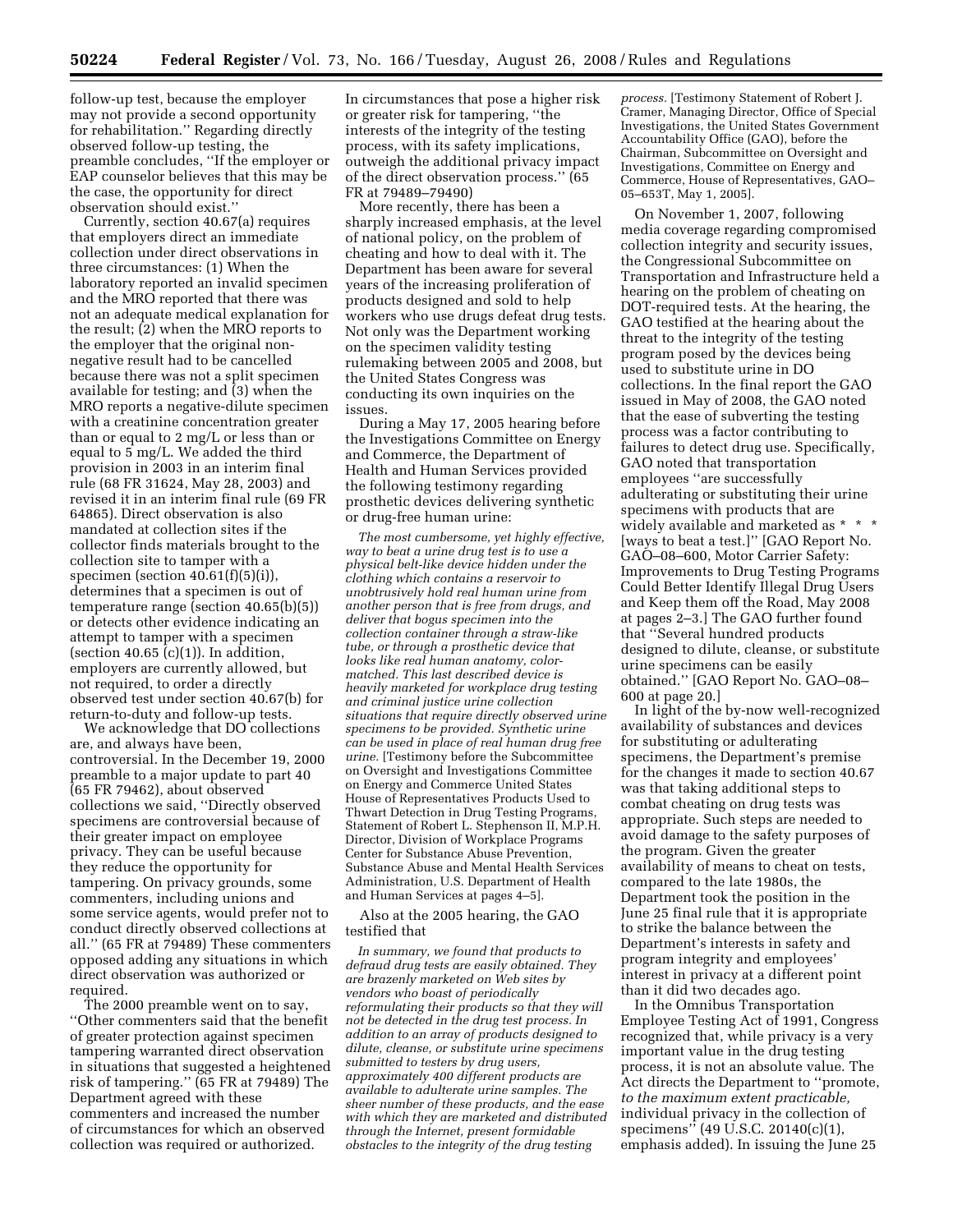final rule, the Department, in effect, took the position that it is no longer ''practicable'' to operate a drug testing program without adding countermeasures to well-publicized cheating techniques and devices.

#### **New Procedure To Check for Prosthetic Cheating Devices**

Based on what the Department viewed as the need for additional safeguards against prosthetic devices used to cheat on DO tests, the Department explicitly sought comment in its October 2005 NPRM (70 FR 62281), on whether collectors should check to make sure that employees providing a specimen under DO are not using a prosthetic device to cheat on the test (e.g., by having an employee lower his pants and underwear so that the collector or observer could determine whether the employee was using such a device).

In the preamble to the Department's final rule based on this NPRM (73 FR 35968), the Department responded to comments on this proposal. This response set forth the Department's rationale for adopting a new provision, found in section 40.67(i), requiring employees to raise and lower their clothing to show the collector or observer that the employee is not using a prosthetic device. The Department reaffirms this rationale, and the Department does not believe that any delay in the effective date of this provision is appropriate. The Department believes that there would be nothing to be gained by delaying this significant anti-cheating, pro-safety initiative.

Consequently, this provision will go into effect, as scheduled, on August 25, 2008. The Department is not soliciting further comment on section 40.67(i). The effect of this decision is that, beginning August 25, 2008, observers in all DO collections will be required to carry out the anti-prosthetic device procedure of section 40.67(i) in all directly observed collections, including FU and RTD tests where employers choose to use DO. There is no requirement to use the section 40.67(i) procedure except in circumstances where DO tests otherwise are taking place.

We do not believe that petitioners have made a persuasive case that a delay is necessary to train collectors in this new procedure, which is simple to carry out and easy to understand. Moreover, it is *observers*—who need not be trained collectors—who are to carry out the task of having employees raise and lower clothing to determine whether prosthetic cheating devices are

present. Any individual of the appropriate gender should be able to perform this function with minimal instruction. In addition, having waited until mid-August to file their petitions saying they had insufficient time to train personnel, railroad and aviation employers appear to have missed the opportunity to begin training personnel during the several weeks since the June publication of the final rule, if they believed additional time to be necessary.

It is important for employers to keep in mind, in view of the Department's decision to postpone the effective date of section 40.67(b), that for the period between August 25 and October 31, 2008, there will be no need to recruit or train additional observers, because there will be no additional direct observation tests required beyond those the Department's rules required before August 25. All that will be required during this period is that employers and collection contractors instruct observers to follow the additional procedure to guard against the use of prosthetic devices.

We also note that it is common for DOT operating administrations' enforcement personnel, in the initial months of a new requirement, to focus on information and education rather than the imposition of penalties. Employers who are making good faith efforts to comply with the provision should benefit from this typical enforcement practice.

#### **Mandatory Use of Direct Observation in Return-to-Duty and Follow-up Testing**

At the end of the discussion of this provision on page 35968 of the final rule preamble, the Department said, in the context of taking additional steps to address the problem of cheating on drug tests, that DO would be required for all FU and RTD tests. The new requirement was included as section 40.67(b). Under part 40 as it existed before this amendment, employers had the discretion to require direct observation in FU and RTD tests, but were not mandated to do so.

In the Department's view, this new requirement was a logical outgrowth of the development of the Department's increasing efforts to deal with the problem of cheating in drug tests. Even though we did not foresee [and few did] in 1989 the degree to which products designed to beat the drug test would be available, the Department was concerned about specimen tampering and about the heightened motivation of those employees returning to safety sensitive positions after positive tests to tamper with their specimens. That

concern has increased in recent years as information about the widespread availability of cheating products has become available.

As a consequence, the Department believed, in adding this provision, that it was important for us to be consistent with the other DO provisions, which make DO testing mandatory in circumstances involving heightened motivation for or evidence suggesting attempts to cheat (see sections  $40.61(f)(5)(i); 40.65 (b)(5)$  and  $(c)(1);$ 40.67(a)). In all these cases, use of DO is mandatory. If safety necessitates a DO in one of these circumstances, then, the Department believed, safety likewise necessitates DO as part of FU and RTD tests. The Department was mindful that everyone who has to take an RTD or FU test had already violated the rule (e.g., by testing positive or refusing to test), showing that he or she has behaved in a way that presents an increased risk to transportation safety. Such employees will be acutely aware that that they must test negative on all RTD and FU tests in order to regain or retain their ability to perform safety-sensitive functions. These circumstances, the Department believed, present just the sort of heightened incentive for cheating on a test that DO testing is intended to combat.

It was but a modest, incremental step from the current regulation's *authorization* of DO in FU and RTD situations to the June 25 final rule's *requirement* for DO in these situations. Consequently, the Department believed that taking this step was timely and appropriate.

### **Postponement of Effective Date of Section 40.67(b) and Request for Comment**

Petitioners pointed out that the Department's 2005 NPRM did not specifically raise for comment a proposal to make DO testing mandatory, rather than discretionary, in FU and RTD testing. While the Department believes, as discussed above, that section 40.67(b) is justified as a logical outgrowth of Part 40 rulemaking, even in the absence of a specific request for comment, the Department will seek comment on section 40.67(b) for 30 days.

In order to accommodate this comment period, as well as to allow time for the Department to review and respond to any comments we receive, the Department will change the effective date of section 40.67(b) to November 1, 2008, the date suggested by petitioners. We want all interested parties to realize that this change in the effective date affects ONLY section 40.67(b). The rest